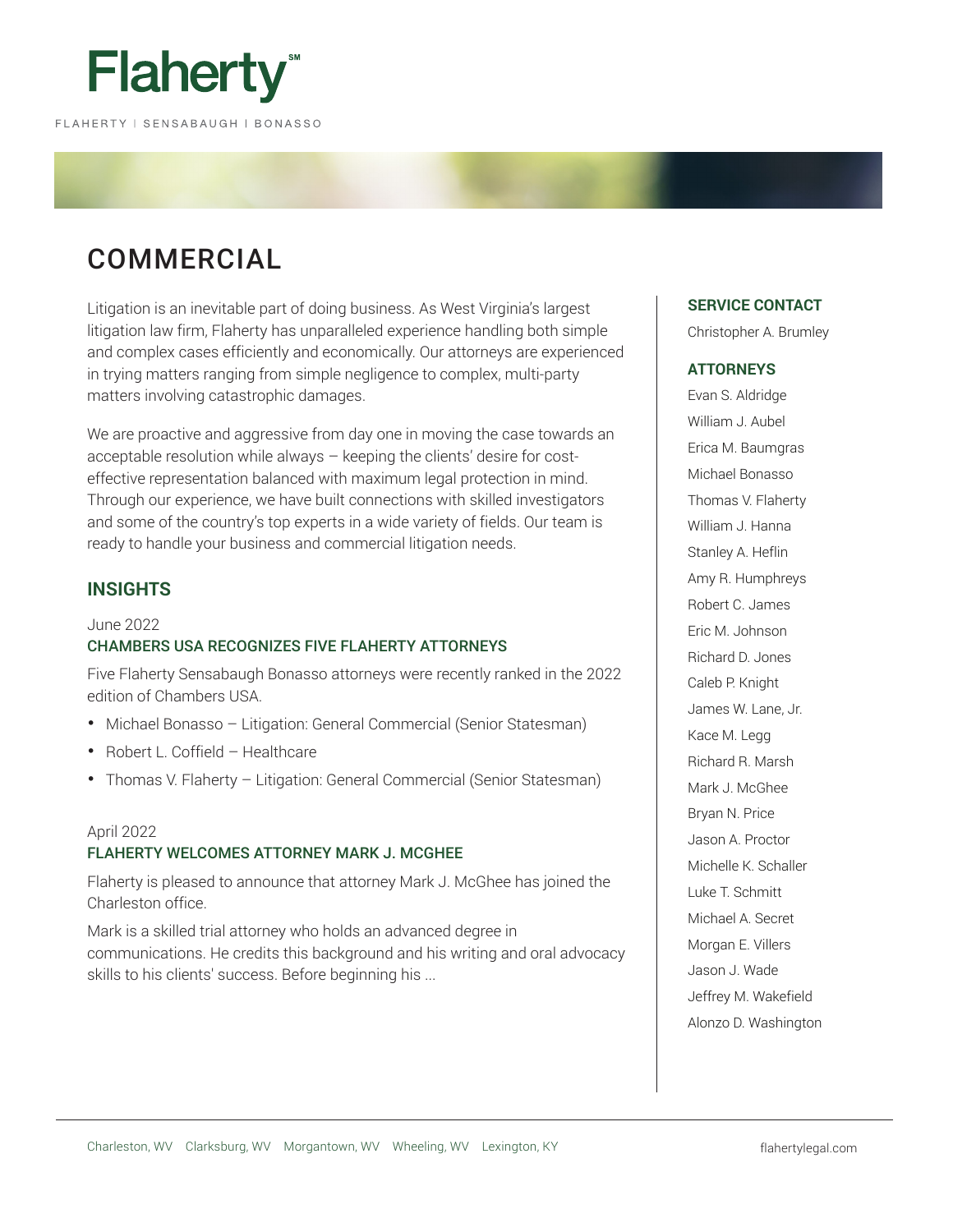

FLAHERTY | SENSABAUGH | BONASSO

# COMMERCIAL

## November 4, 2021

# FLAHERTY RANKED AMONG U.S. NEWS-BEST LAWYERS "BEST LAW FIRMS"

Flaherty Sensabaugh Bonasso PLLC is pleased to announce that the firm received first-tier rankings in 16 practice areas across two metropolitan areas, Charleston and Morgantown, West Virginia, in the 2022 edition of U.S. News-Best Lawyers "Best Law Firms" Rankings.

Firms are ...

#### August 2021

# TWENTY-EIGHT FLAHERTY SENSABAUGH BONASSO ATTORNEYS RECOGNIZED BY BEST LAWYERS®

Flaherty Sensabaugh Bonasso is pleased to announce that twenty-eight of the firm's attorneys have been selected for inclusion in the 2022 edition of *The Best Lawyers in America©* or *Best Lawyers: Ones to Watch.*

Additionally, Sam Fox was named *Best Lawyers* 2022 Lawyer of the Year ...

#### May 2021

# CHAMBERS USA RECOGNIZES FLAHERTY SENSABAUGH BONASSO ATTORNEYS

Five Flaherty Sensabaugh Bonasso attorneys were recently ranked in the 2021 edition of Chambers USA.

Michael Bonasso – Litigation: General Commercial (Senior Statesman)

Robert L. Coffield – Corporate/Commercial: Healthcare

Thomas V. Flaherty – Litigation: General ...

# May 2021

# 16 FLAHERTY SENSABAUGH BONASSO ATTORNEYS RECOGNIZED BY SUPER LAWYERS

Flaherty Sensabaugh Bonasso is pleased to announce that 16 of the firm's attorneys have been named to the 2021 list of West Virginia Super Lawyers and Rising Stars.

No more than 5 percent of a state's lawyers are named to the Super Lawyers list with just 2.5 percent of a state's lawyers ...

# January 2021

# FLAHERTY SENSABAUGH BONASSO ANNOUNCES NEWEST MEMBERS

Flaherty Sensabaugh Bonasso PLLC is pleased to announce that John McCartney, Shereen Compton McDaniel and Jason Proctor have been elected Member, effective January 1, 2021.

John McCartney joined the firm in 2014. His practice focuses on business and commercial litigation, insurance ...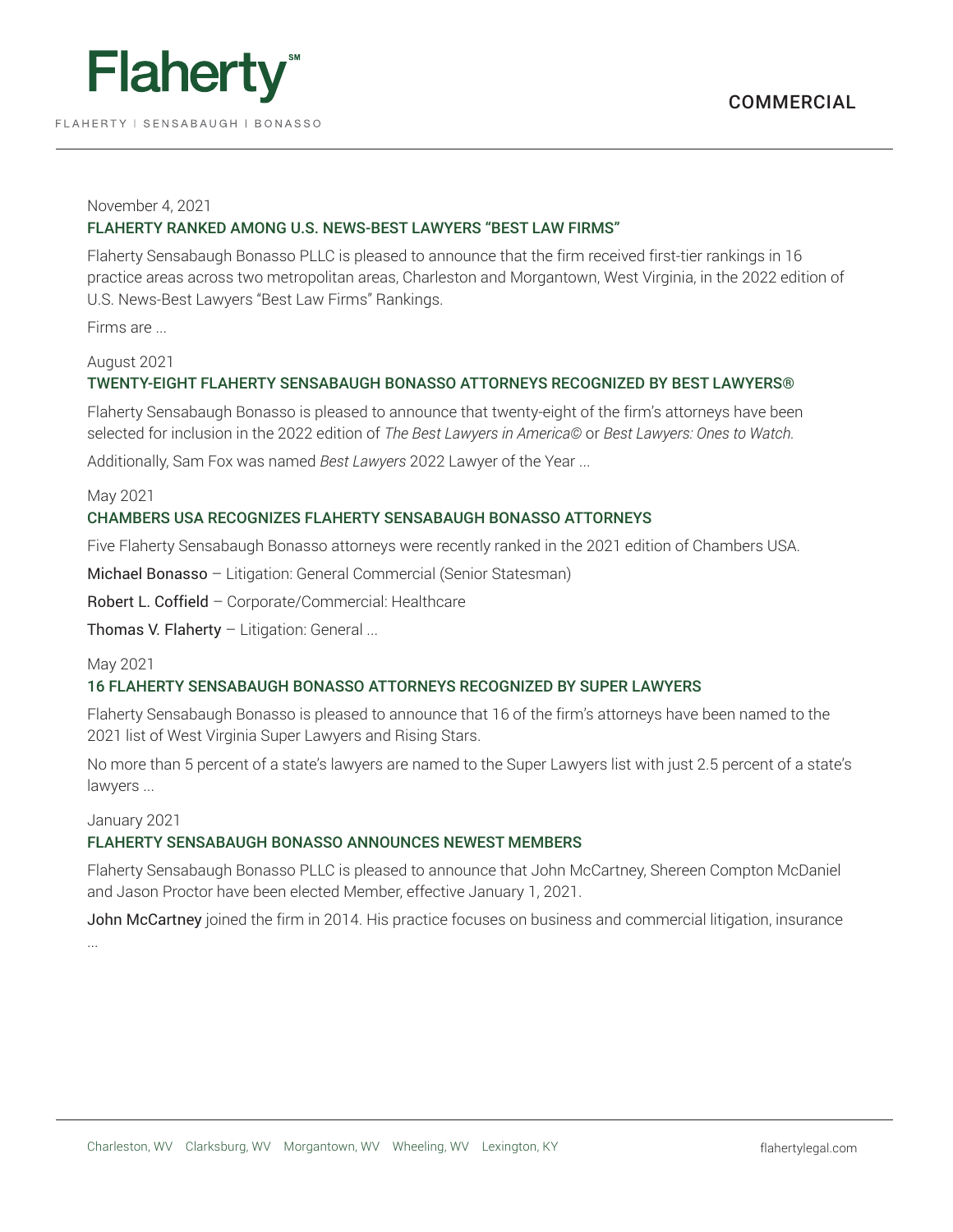

#### November 2020

# FLAHERTY SENSABAUGH BONASSO RANKED AMONG U.S. NEWS-BEST LAWYERS "BEST LAW FIRMS."

Flaherty Sensabaugh Bonasso is pleased to announce that the firm received first-tier rankings in 16 practice areas across two metropolitan areas, Charleston and Morgantown, West Virginia, in the 2021 edition of *U.S. News-Best Lawyers* "Best Law Firms" Rankings.

Firms are recognized for ...

#### August 2020

# THIRTY FLAHERTY SENSABAUGH BONASSO ATTORNEYS RECOGNIZED BY BEST LAWYERS®

Flaherty Sensabaugh Bonasso is pleased to announce that thirty of the firm's attorneys have been selected for inclusion in the 2021 edition of *The Best Lawyers in America©* or *Best Lawyers: Ones to Watch.*

Additionally, three Flaherty attorneys were named as *Best Lawyers* 2021 Lawyers of the ...

#### April 2020

# CHAMBERS USA RECOGNIZES FLAHERTY SENSABAUGH BONASSO AS "TOP RANKED"

The 2020 edition of Chambers USA recognizes Flaherty Sensabaugh Bonasso as "Top Ranked" for General Commercial Litigation.

"The team is known for a deep bench serving national and multinational companies from the manufacturing, healthcare and automotive sectors with noted ...

#### April 2020

# 17 FLAHERTY SENSABAUGH BONASSO ATTORNEYS RECOGNIZED BY SUPER LAWYERS

Flaherty Sensabaugh Bonasso is pleased to announce that 17 of the firm's attorneys have been named to the 2020 list of West Virginia Super Lawyers and Rising Stars.

No more than 5 percent of a state's lawyers are named to the Super Lawyers list with just 2.5 percent of a state's lawyers ...

#### November 2019

# FLAHERTY SENSABAUGH BONASSO RANKED AMONG U.S NEWS AND WORLD REPORT "BEST LAW FIRMS"

Flaherty Sensabaugh Bonasso is pleased to announce that the firm received first-tier rankings in 15 practice areas across two metropolitan areas, Charleston and Morgantown, West Virginia, in the latest edition of *U.S. News – Best Lawyers®* 2020 "Best Law Firms" Rankings.